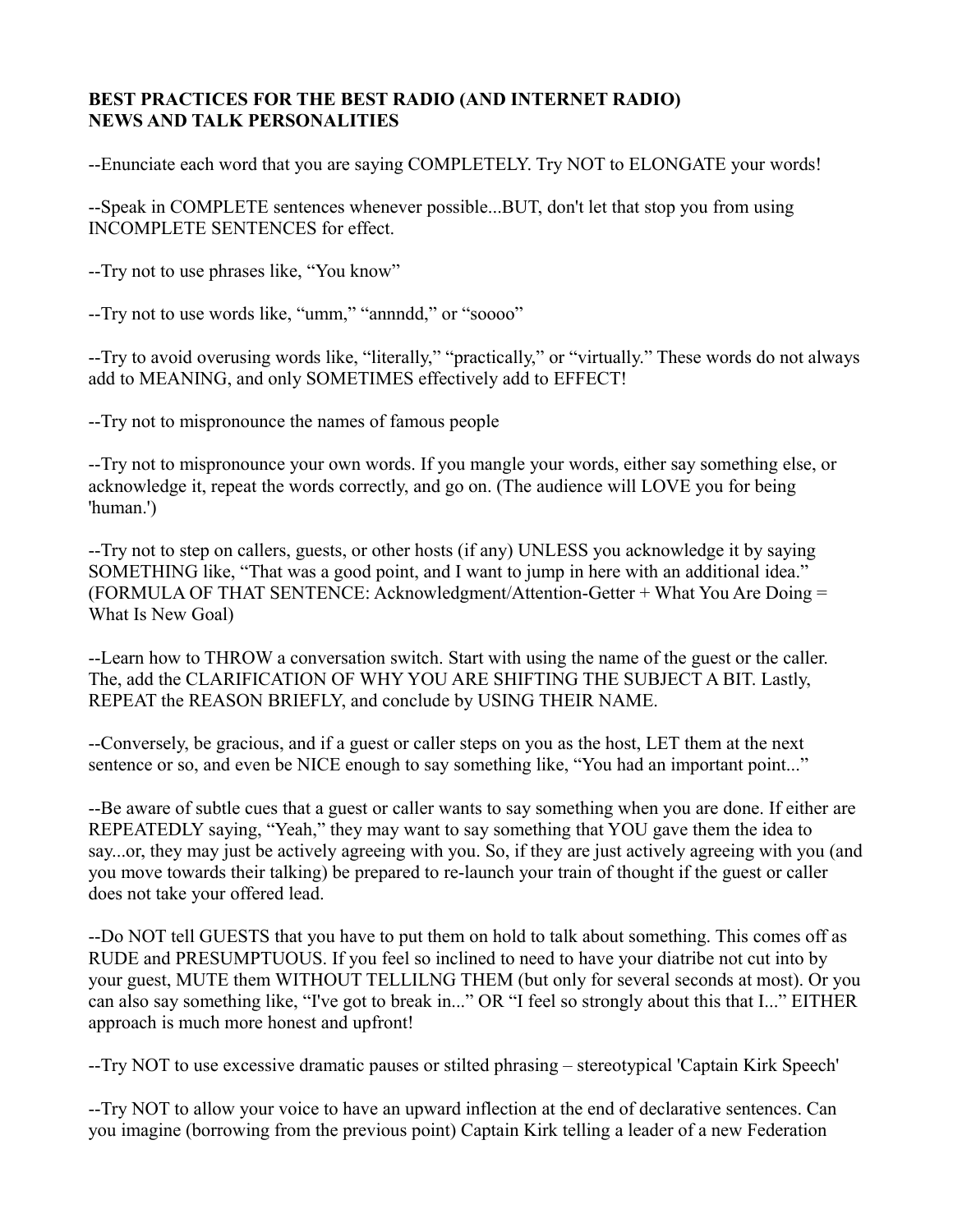member planet, "I'm Captain James Kirk, and I'm here to help you" with his voice wavering higher in pitch on the last couple of words? Of course NOT!

--Consider 'billboarding' content for talk shows at the beginning of your broadcast. And if you want something 'dramatic,' occasionally do a 'cold open' with a billboard AND THEN the show's theme music!

--Remember to 1) Tell listeners what the show (or next segment) is about, 2) Tell listeners what you told them you told them you are going to tell them, and 3) Tell listeners what you told them, and why it is IMPORTANT!

--Take an on air break with commercials, promos, or public service announcements every ten to twenty minutes. This is a general industry practice, allows listeners to go to the bathroom, and prevents them being overloaded from the wonderfully in-depth conversation you are providing.

--Be sure to let talk show guests know what will be going on during the show BEFORE they appear on the air!

--Be careful about NOT slamming an outwardly identifiable characteristic of a group you might be vilifying. That CHARACTERISTIC might be shared with other groups that are not as vile... (NOTE: Doing so can also cause listeners who identify with that outwardly identifiable characteristic to think of you as being 'xxxxx-ist'...)

--If someone might BE 'something' or have DONE 'something, but it cannot be PROVEN, use the word ALLEGEDLY to keep yourself out of legal hot water. Remember, you cannot 'convict' someone of BEING or HAVING DONE something unless it is PROVEN.

--Be careful when you accuse someone of being something negative. AVOID CONCRETE LANGUAGE until proven. Likewise, unless you are a psychiatrist, social worker, therapist, doctor, etc., you cannot make ANY similar DECISIVE PRONOUNCEMENTS. You CAN use laymen's wording and/or puffery. You CAN call a politician a 'crook' if someone else has gone on record as stating it, or if you PREFACE AND CLARIFY by saying something like, "A lot of people would say that..."

--Be aware that people making bad decisions are NOT 'illegal,' 'immoral,' etc., but their actions can force valid questions being brought to the table of discussion.

--While you may like (and he hope you DO like) your producer(s), assistants and co-hosts (if any), they are ALL likely IRRELEVANT to the conversation UNLESS they are DIRECTLY in the conversation AND have something RELEVANT to say.

--And if you MUST mention your producer(s), assistants and co-hosts (if any), IDENTIFY who they are to listeners. Don't just mention their name.

--Be sure to use music, sound effects, and verbal clips which you have the license to use, are in the public domain, or you have been given the SPECIFIC AUTHORIZATION BY THE RIGHTSHOLDER to use on-air.